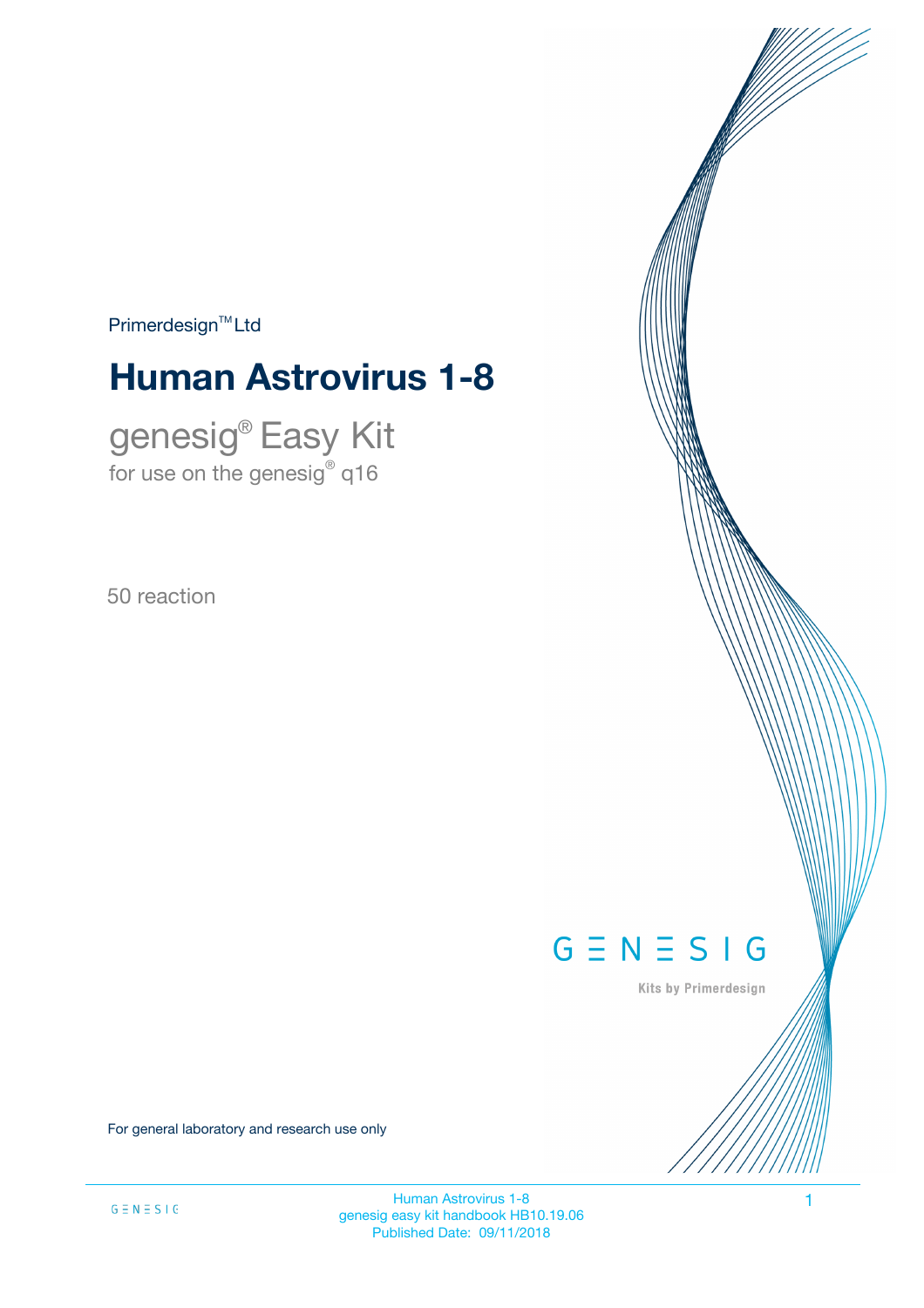# genesig® Easy: at a glance guide

#### **For each RNA test**

| Component                 | <b>Volume</b>  | Lab-in-a-box pipette |  |
|---------------------------|----------------|----------------------|--|
| HAstV1-8 primer/probe mix | 5 <sub>µ</sub> |                      |  |
| Your RNA sample           | 5 <sub>µ</sub> |                      |  |
| oasig OneStep Master Mix  | 10 µl          |                      |  |

#### **For each positive control**

| Component                 | Volume         | Lab-in-a-box pipette |  |
|---------------------------|----------------|----------------------|--|
| HAstV1-8 primer/probe mix | 5 <sub>µ</sub> |                      |  |
| Positive control template | 5 <sub>µ</sub> |                      |  |
| oasig OneStep Master Mix  | 10 µl          |                      |  |

#### **For each negative control**

| Component                 | <b>Volume</b>  | Lab-in-a-box pipette |   |
|---------------------------|----------------|----------------------|---|
| HAstV1-8 primer/probe mix | 5 <sub>µ</sub> |                      |   |
| <b>Water</b>              | 5 <sub>µ</sub> |                      | E |
| oasig OneStep Master Mix  | $10 \mu$       |                      |   |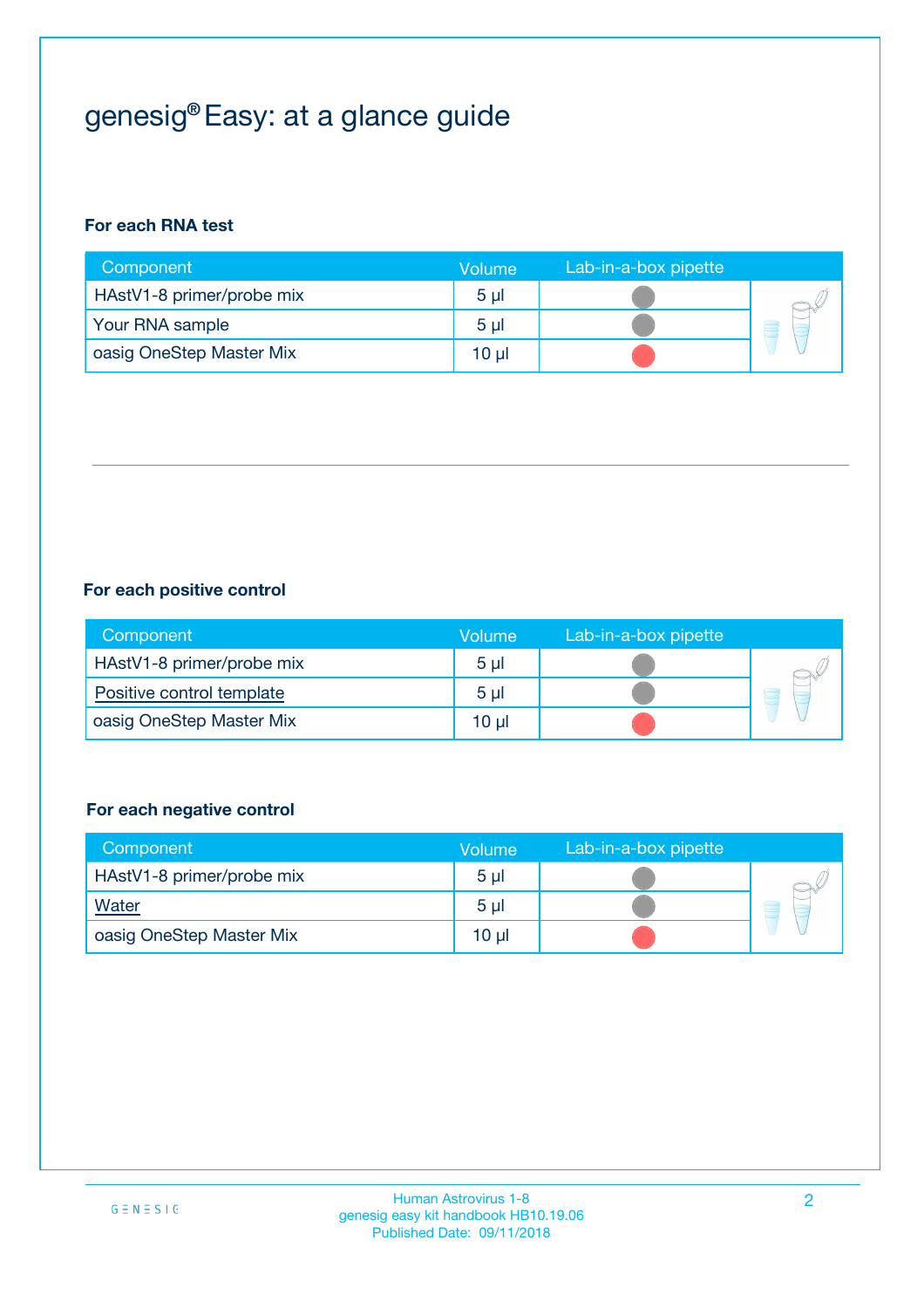## Kit Contents



## Reagents and equipment to be supplied by the user

#### **genesig® q16 instrument**

#### **genesig® Easy Extraction Kit**

This kit is designed to work well with all processes that yield high quality RNA and DNA but the genesig Easy extraction method is recommended for ease of use.

#### **genesig® Lab-In-A-Box**

The genesig Lab-In-A-Box contains all of the pipettes, tips and racks that you will need to use a genesig Easy kit. Alternatively if you already have these components and equipment these can be used instead.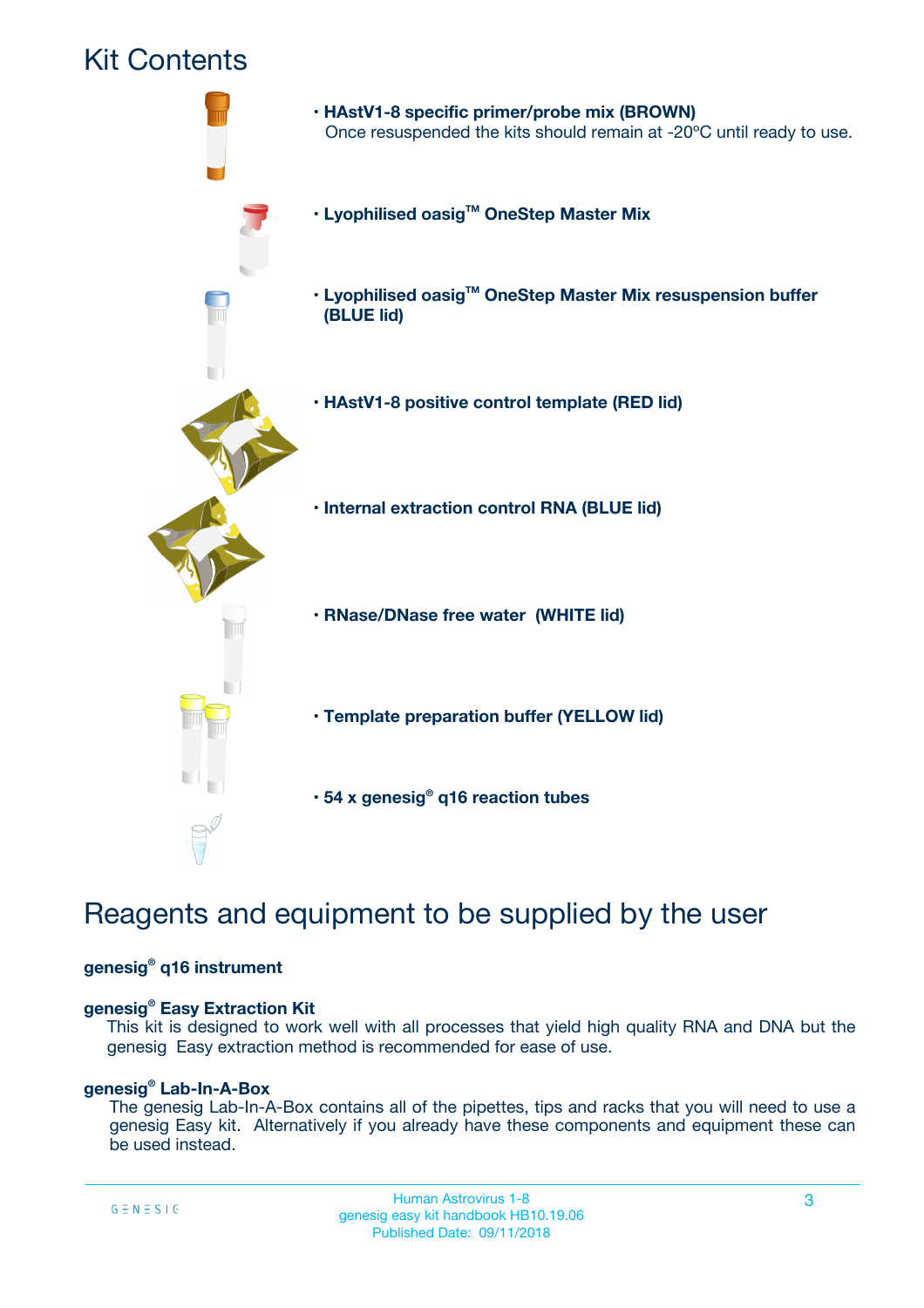## Step-by-step guide

### 1. Resuspend the test components



Use the blue pipette to transfer 500µ**l\*** of the oasig OneStep Master Mix resuspension buffer into the tube of lyophilised oasig OneStep Master Mix and mix well by gently swirling.

**\***Transfering 525µl of the oasig OneStep Master Mix resuspension buffer to your oasig OneStep Master Mix (instead of the 500µl recommended above) will enable you to take full advantage of the 50 reactions by accounting for volume losses during pipetting. In order to do so with the genesig Easy fixed volume pipettes use 1x blue, 2x red and 1x grey pipettes to make the total volume. Please be assured that this will not adversely affect the efficiency of the test.



Then use the blue pipette to transfer 500µl of water into the brown tube labelled HAstV1-8 primers/probe. Cap and shake tube to mix. A thorough shake is essential to ensure that all components are resuspended. **Failure to mix well can produce poor kit performance.**

These components are now ready to use.

Store them in the freezer from hereon.

#### Top tip

- Ensure that the primer/probe mix is mixed thoroughly before each use by shaking.
- Once resuspended do not expose genesig Easy kit to temperatures above -20°C for longer than 30 minutes at a time.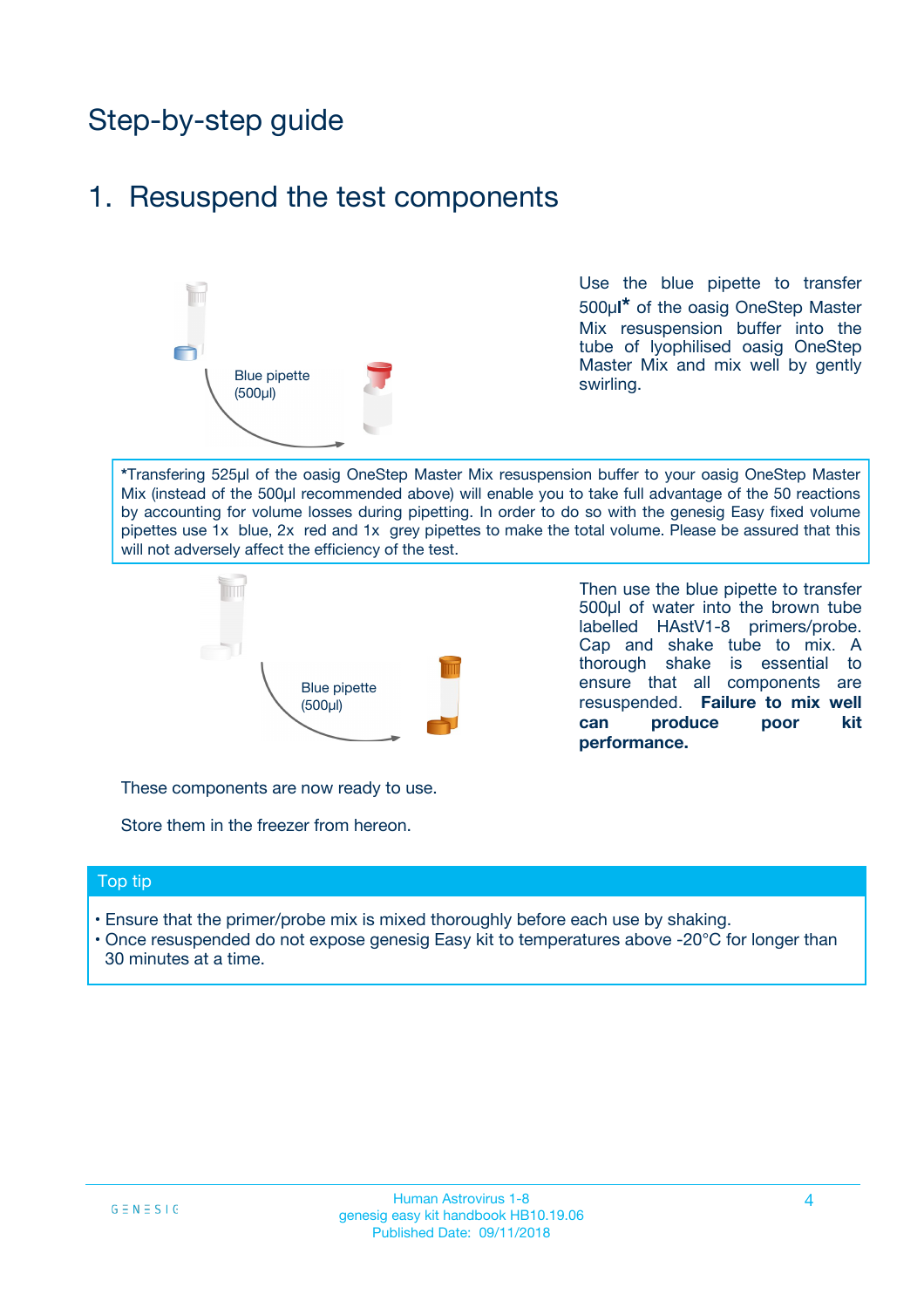## 2. Internal extraction control



Use the blue pipette to transfer 1000µl (2 x 500µl) of template preparation buffer into the Internal Extraction Control RNA tube. Cap and shake tube to mix.

Your kit contains Internal Extraction Control RNA. This is added to your biological sample at the beginning of the RNA extraction process. It is extracted along with the RNA from your target of interest. The q16 will detect the presence of this Internal Extraction Control RNA at the same time as your target. This is the ideal way to show that your RNA extraction process has been successful.

#### **If you are using an alternative extraction kit:**

Use the red pipette to transfer 10µl of Internal Extraction Control RNA to your sample **after** the lysis buffer has been added then follow the rest of the extraction protocol.

#### **If using samples that have already been extracted:**

Use the grey pipette to transfer 5µl of Internal Extraction Control RNA to your extracted sample.

### 3. Add primer/probe mix to all reaction tubes





For every reaction to be run, use the grey pipette to add 5µl of your HAstV1-8 primers/probe mix to every tube.

#### Top tip

- Always pipette the primer/probe mix directly into the bottom of the tube.
- You can label the tube lids to aid your reaction setup but avoid labelling tube sides.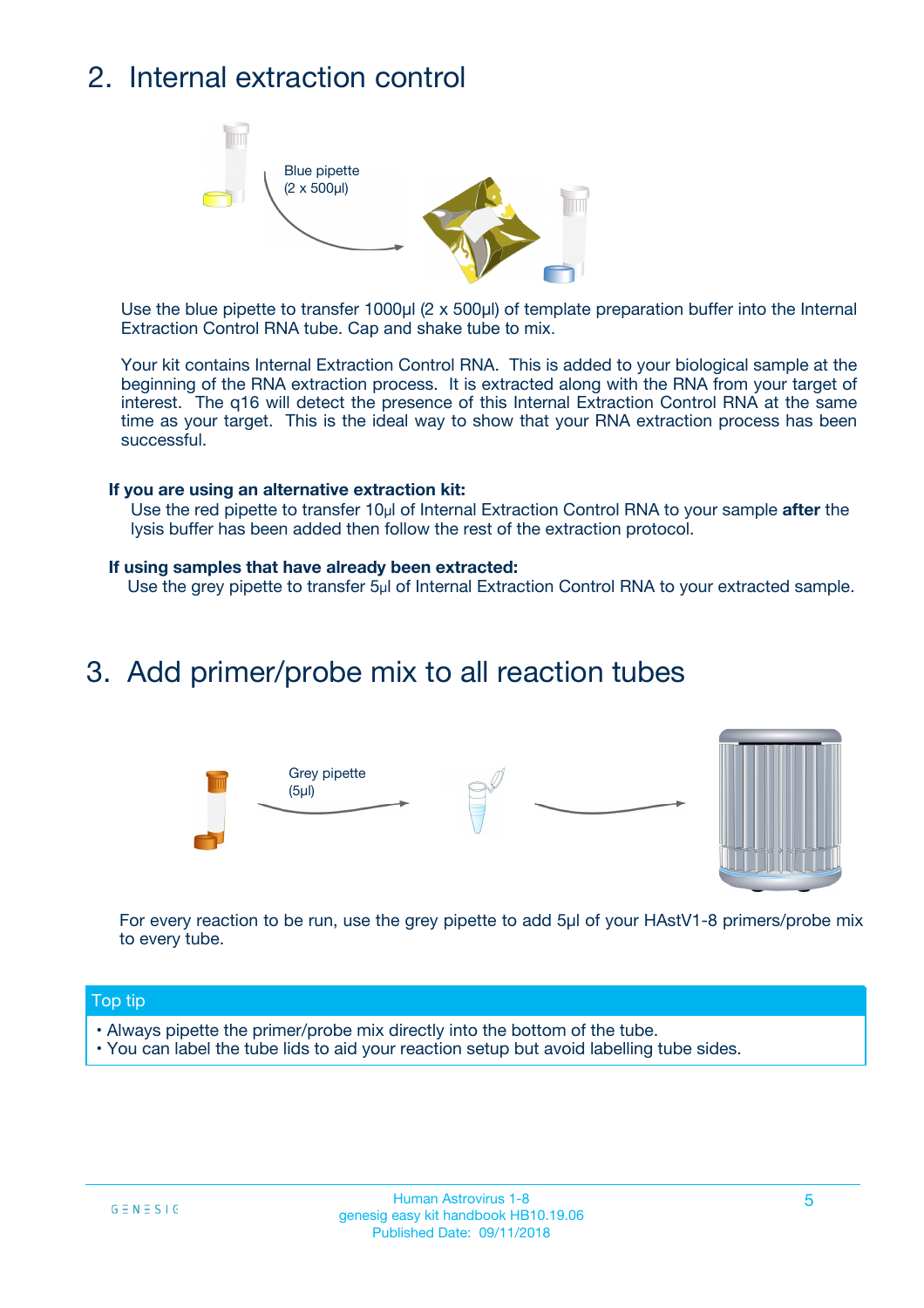# 4. Add Master Mix to all reaction tubes



For every reaction to be run, use the red pipette to add 10µl of the oasig OneStep Master Mix to the tubes containing primer/probe mix.

Move swiftly to begin your q16 run, as any delay after the oasig OneStep Master Mix has been added can effect the sensitivity of your test.

#### Top tip

**•** Always add the oasig OneStep Master Mix to the side of the tube to reduce the introduction of bubbles.

### 5. Negative control



For each test you will require a negative control. Instead of RNA water is used. This sample should typically prove negative thus proving that all of your positive samples really are positive.

To create a negative control reaction simply use the grey pipette to add 5µl of the water to the required reaction tubes. Close these tubes after adding the water.

Because some genesig kit targets are common in the environment you may occasionally see a "late" signal in the negative control. The q16 software will take this into account accordingly.

#### Top tip

**•** Always add the water to the side of the tube to reduce the introduction of bubbles.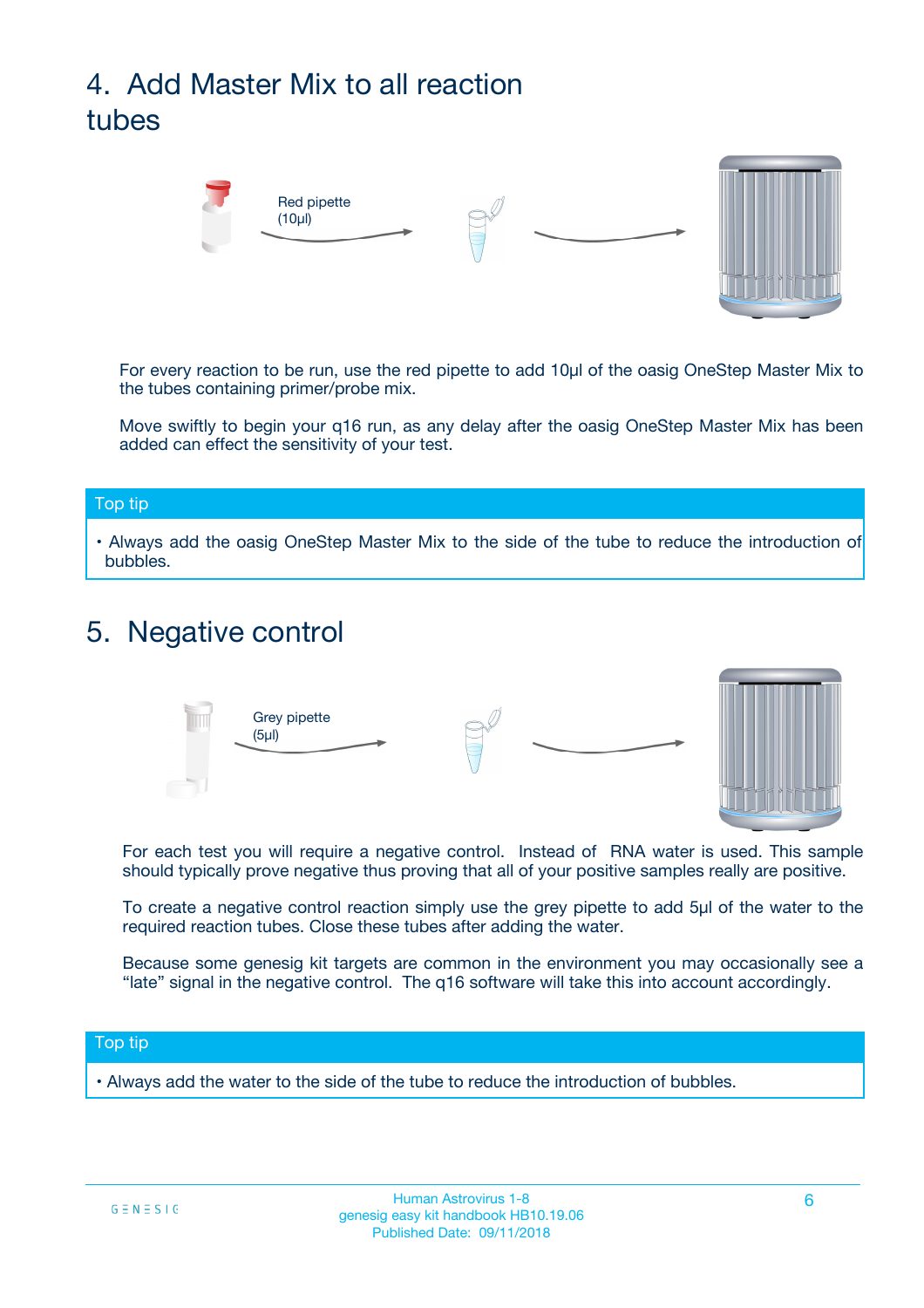## 6. Set up a test





For each sample you wish to analyse, use the grey pipette to add 5µl of your RNA sample to the required reaction tubes. Close these tubes after adding the sample. Always change pipette tips between samples.

#### Top tip

**•** Always add the RNA sample to the side of the tube to reduce the introduction of bubbles.

## 7. Positive control



Use the blue pipette to transfer 500µl of template preparation buffer into the positive control template tube. Cap and shake tube to mix.

Each time you run a test you will require a positive control. This is a small portion of RNA from your target of interest. It serves two purposes:

1. It will always test positive so it shows that everything is working as it should be.

2. The q16 software knows how much RNA is present in the positive control. So it can automatically compare your sample of interest with the positive control to calculate the amount of target RNA in your sample.

To create a positive control reaction simply use 5µl of the positive control instead of your RNA sample.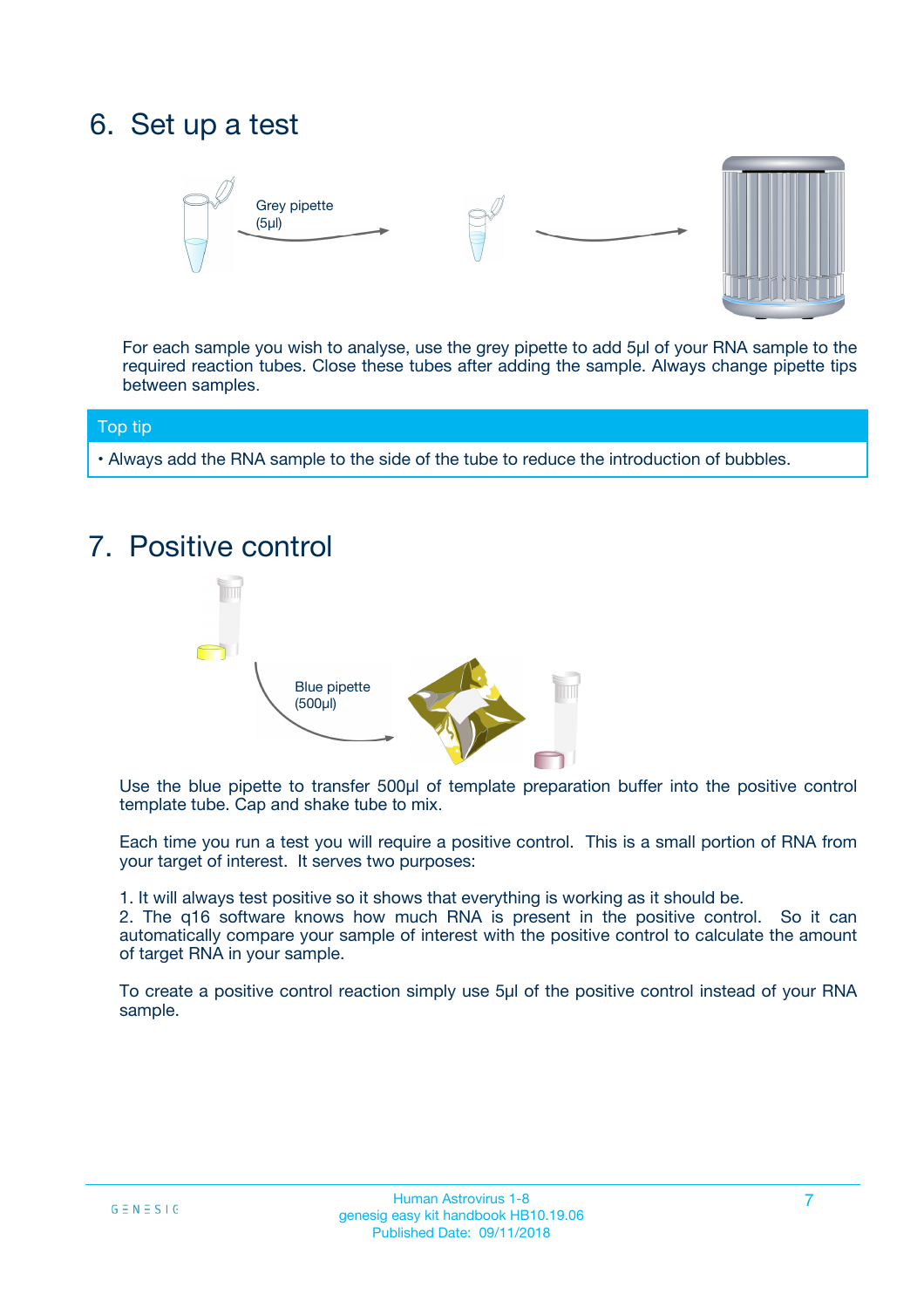



Take great care when setting up your positive control. The positive control template has the potential to give you a false positive signal in your other samples. Set positive controls up last after all other sample tubes are closed. Always change pipette tips between samples. You may even choose to set up positive controls in a separate room.

#### Top tip

**•** Always add the positive control template to the side of the tube to reduce the introduction of bubbles.

## 8. Running the test

Place the tubes into the correct positions in your q16 as defined by the software, this may include positioning of empty tubes to ensure that the q16 lid is balanced. The run can then be started.

|                         | genesig q16 PCR software - 1.2<br><b>Open Experiments:</b><br>Unsaved (New Experiment 2<br>$\blacktriangledown$                                                                                      | <b>E</b> Open<br>Save<br>$\sqrt{2}$ New                                   | $\Box$<br>Save As<br>$G \equiv N \equiv S \mid G$<br><b>B</b> Close<br><b>X</b> Configuration                    |
|-------------------------|------------------------------------------------------------------------------------------------------------------------------------------------------------------------------------------------------|---------------------------------------------------------------------------|------------------------------------------------------------------------------------------------------------------|
| Stages:<br><b>Notes</b> | Setup<br><b>Results</b>                                                                                                                                                                              | <b>Samples</b>                                                            |                                                                                                                  |
| <b>Notes</b>            | <b>Name and Details</b><br>New Experiment 2017-10-26 11:06<br>Kit type: genesig® Easy Target Detection kit<br>Instrument Id.:<br>Run Completion Time:<br>$\blacktriangle$<br>$\overline{\mathbf{v}}$ | Color<br>Name<br>Sample 1<br>Sample 2<br>Sample 3<br>Sample 4<br>Sample 5 | <b>Tests</b><br>Note<br>Color<br>Note<br>Name<br>على<br>4<br>Test 1<br>$\equiv$<br>$\equiv$<br>一个<br>借<br>÷<br>⊕ |
| <b>Well Contents</b>    |                                                                                                                                                                                                      |                                                                           | Run                                                                                                              |
| Pos.                    | Test                                                                                                                                                                                                 | Sample                                                                    | <b>Run Status</b>                                                                                                |
| $\blacktriangleleft$    | Test 1                                                                                                                                                                                               | Negative Control                                                          | $\blacktriangle$                                                                                                 |
| $\overline{2}$          | Test 1                                                                                                                                                                                               | Positive Control                                                          |                                                                                                                  |
| 3                       | Test 1                                                                                                                                                                                               | Sample 1                                                                  | Show full log                                                                                                    |
| $\overline{4}$          | Test 1                                                                                                                                                                                               | Sample 2                                                                  |                                                                                                                  |
| 5                       | Test 1                                                                                                                                                                                               | Sample 3                                                                  | <b>Run Control</b>                                                                                               |
| 6                       | Test <sub>1</sub>                                                                                                                                                                                    | Sample 4                                                                  |                                                                                                                  |
| $\overline{7}$          | Test 1                                                                                                                                                                                               | Sample 5                                                                  |                                                                                                                  |
| 8                       |                                                                                                                                                                                                      |                                                                           | $\triangleright$ Start Run<br>■ Abort Run                                                                        |
|                         |                                                                                                                                                                                                      |                                                                           | $\overline{\mathbf{v}}$                                                                                          |

#### Top tip

- Before loading tubes into the q16, check for bubbles! Flick the bottom of the tubes to remove any bubbles that may have formed during the test setup.
- Apply centrifugal force with a sharp wrist action to ensure all solution is at the bottom of the reaction tube.
- When repeating a test you can use a previous file as a template by clicking 'open' then selecting File name > Files of Type > Experiment file as template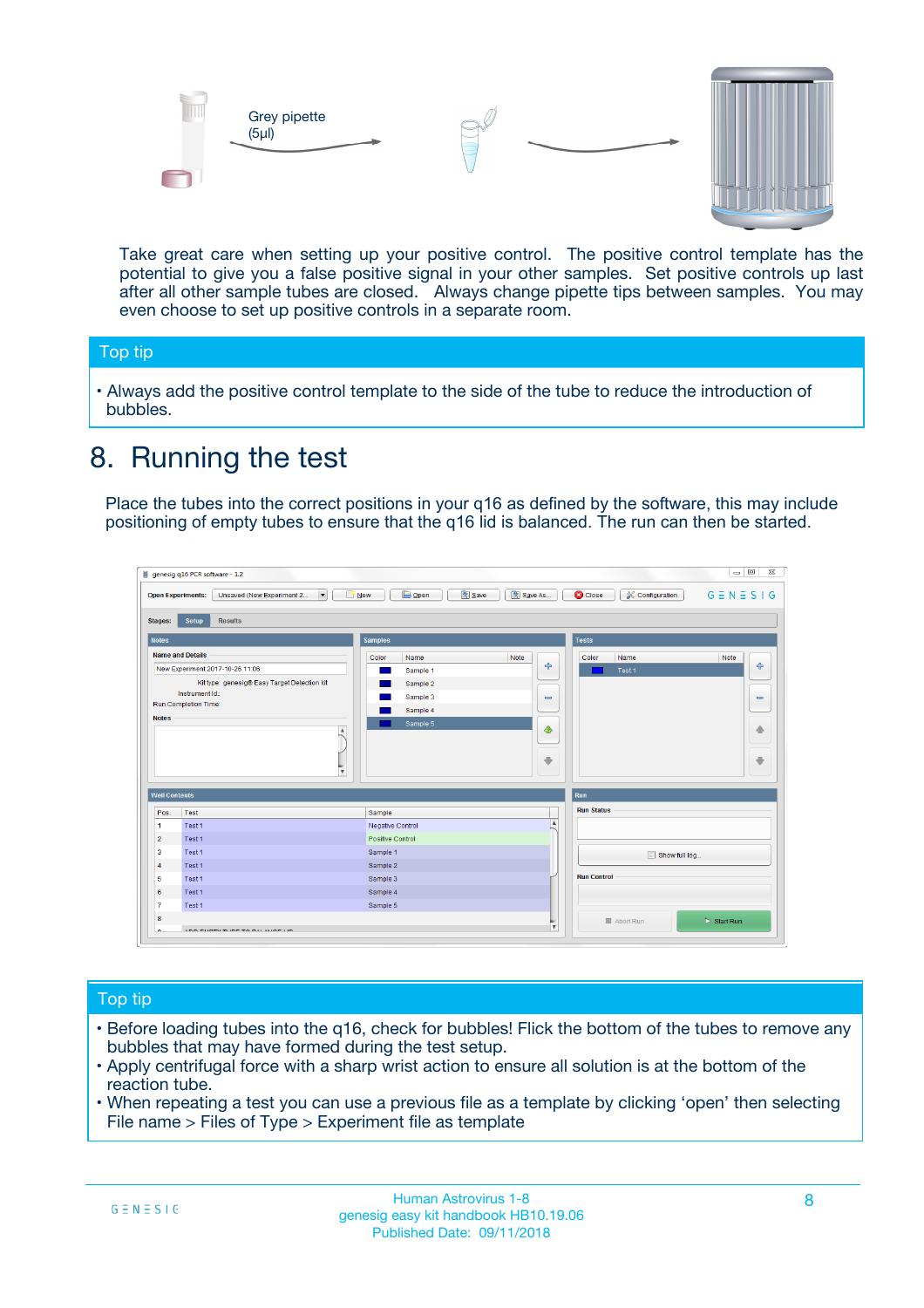### What do my results mean?

Analysis of your data is carried out automatically by the genesig q16. The following information is designed to help you fully understand a result or to troubleshoot:

### "Positive"

#### **Explanation**

Your sample has produced a positive result. Your target of interest is present and you can use the reported quantity.

### "Negative"

#### **Explanation**

Your sample has produced a negative result. The target is not present in your sample.

### "Test contaminated"

#### **Explanation**

The Negative Control should be completely free of any DNA/RNA. If you see this error message it means that at some point during the setup, the Negative Control has been contaminated with DNA/RNA and has given a positive signal. This contamination has invalidated the test. The Positive Control and your test samples are both possible sources of contaminating DNA/RNA. The genesig q16 reaction tubes from previous runs will also contain very high amounts of DNA so it is important that these are carefully disposed of after the run is completed and NEVER OPENED. It may be the case that your kits have become contaminated which will lead to the same problem occurring repeatedly.

#### **Solutions**

1. Clean your working area using a commercial DNA remover solution to ensure the area is DNA free at the start of your run and re-run the test.

2. If the problem persists then the kit has become contaminated and it will have to be discarded and replaced with a new kit. When you open the new kit, run a simple test to show that changing the kit has solved the problem. Prepare a test which includes only the Positive Control, the Negative Control and one 'mock sample'. For the 'mock sample' add water instead of any sample RNA. The result for the Negative Control and the mock sample should be negative indicating that contamination is no longer present.

#### **Preventive action**

An ideal lab set-up has a 'Clean area' where the test reagents are prepared and a 'sample area' where DNA/RNA samples and the Positive Control template are handled. The best workflow involves setting up all the test components (excluding the positive control template) in the clean area and then moving the tests to the sample area for sample and Positive Control addition. If this method is followed then the kit components are always kept away from possible sources of contamination. For extra security the Negative Control can be completely prepared and sealed in the clean area. All work areas should be decontaminated regularly with DNA remover.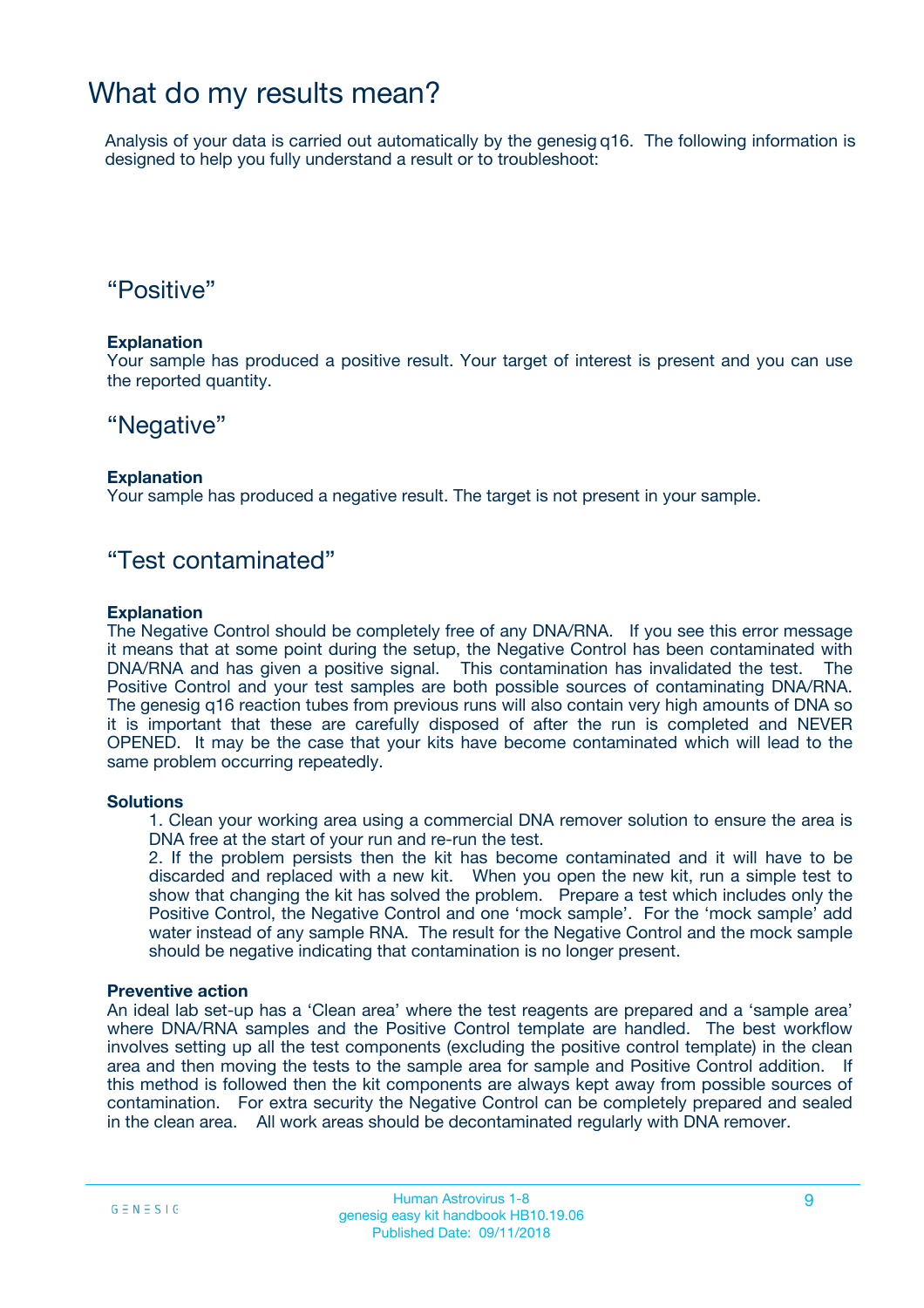### "Sample preparation failed"

#### **Explanation**

The test has failed because the quality of the sample was not high enough. The Internal Extraction Control component identifies whether the sample has been prepared correctly and is of suitable quality. This error message means that this quality control test has failed and the sample quality is not high enough for analysis.

#### **Solutions**

1. Check the sample preparation protocol for any user errors then repeat.

2. Poor quality samples can result from overloading the sample preparation protocol with too much starting material. Try reducing the amount of starting material then repeat.

3. Failing to add the Internal Extraction Control RNA to your sample during the sample preparation protocol can also lead to a reported result of "sample preparation failed". Ensure that this step has not been overlooked or forgotten. If your samples are derived from an archive store or from a process separate from your genesig Easy extraction kit; you must add 5µl of Internal Extraction Control RNA into each 0.5ml of your sample to make it suitable for use on the q16.

### "Positive result, poor quality sample"

#### **Explanation**

The test is positive so if you are only interested in obtaining a 'present or absent' answer for your sample then your result is reliable. However, the test contains an Internal Extraction Control component that identifies if the sample is of high quality. This quality control test has failed and the sample is not therefore of high enough quality to accurately calculate the exact copy number of RNA present. If you require quantitative information for your sample then proceed with the solutions below.

#### **Solutions**

1. For appropriate solutions, read the "Sample preparation failed" section of this handbook.

### "Test failed"

#### **Explanation**

The test has failed because the Positive Control has not worked. The Positive Control is present to show that all aspects of the test are working correctly together. When this control test fails, the test as a whole is invalidated. This finding indicates that a problem has occurred in the reaction set-up part of the experiment and has nothing to do with sample preparation.

#### **Solutions**

1. Check the entire workflow and test set-up to look for any user errors, then repeat the test e.g. have the right colour pipettes and solutions been used with the correct tubes?

2. Ensure the positive and negative controls are inserted into the correct wells of your q16. 3. A component of the test may have 'gone off' due to handing errors, incorrect storage or

exceeding the shelf life. When you open a new kit, run a simple test to show that changing the kit has solved the problem. Prepare a test which includes only the Positive Control, the Negative Control and one 'mock sample'. For the 'mock sample' add internal control template instead of any sample RNA. If the Positive Control works, the mock sample will now be called as a negative result.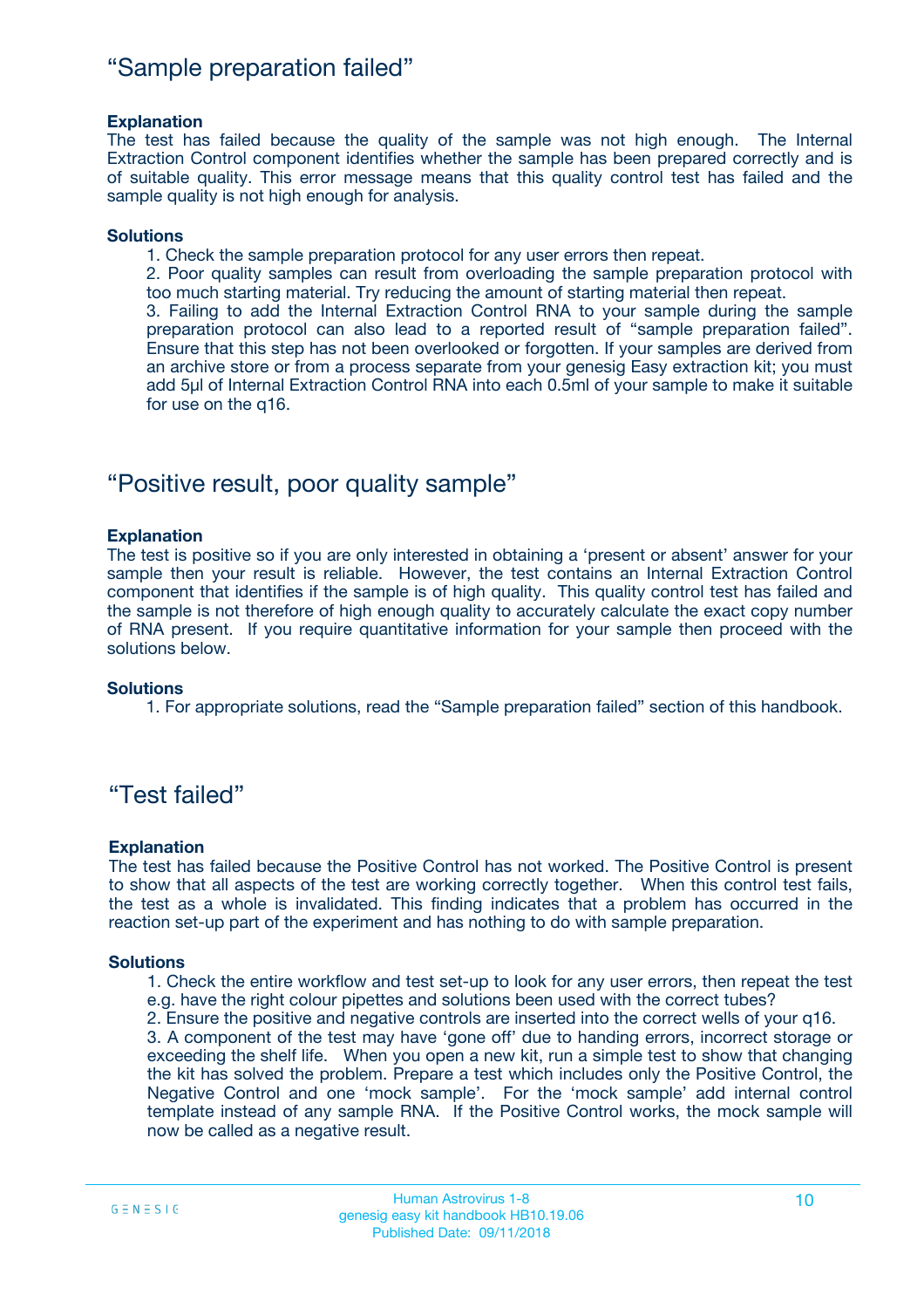### "Test failed and is contaminated"

#### **Explanation**

The Positive Control is indicating test failure, and the Negative Control is indicating test contamination. Please read the "Test Failed" and "Test contamination" sections of this technical support handbook for a further explanation.

#### **Solution**

1. For appropriate solutions, read both the "Test failed" and "Test contaminated" sections of this handbook.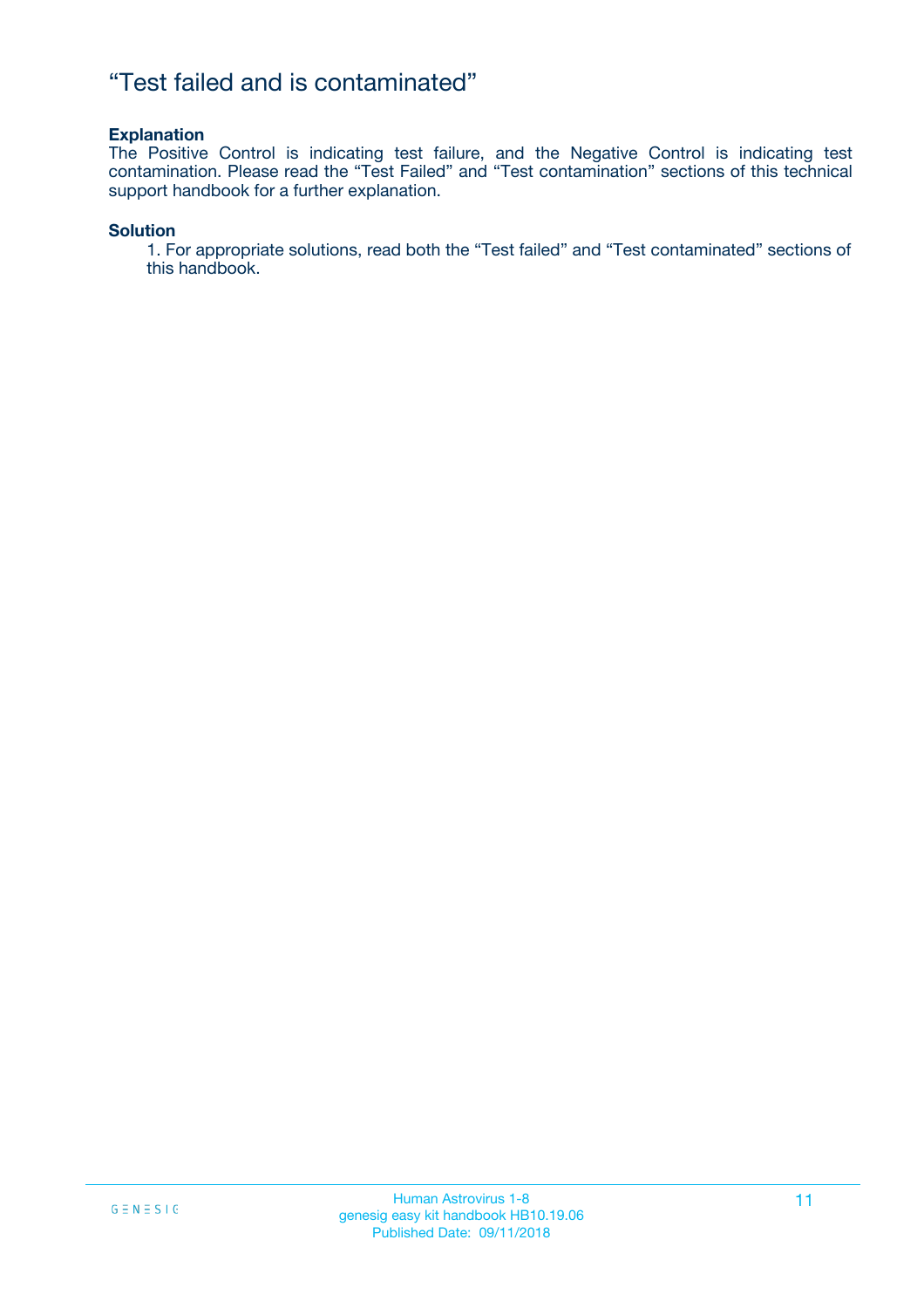## Human Astrovirus 1-8

Human astroviruses (HAstVs) are an important cause of viral gastroenteritis, predominately infecting children <2 years of age. HAstVs are classified into 8 serotypes.

The genesig® kit targets the RNA-dependent RNA polymerase (ORF1b) gene which is stable and conserved.

Astroviruses have a star-like appearance with five or six points. They are non-enveloped RNA viruses with cubic capsids, approximately 28–35 nm in diameter. Astroviruses' genome is a single positive sense RNA strand with a poly A tail at the 3' but with no 5' cap. The total genome size varies between 6.8-7.9kbp.

The genome is arranged into three open reading frames (ORFs) RNA. ORF 1a is approximately 2,842 nucleotides long and overlaps with ORF 1b (~1,557 nucleotides long) by ~70 nucleotides. The length of ORF 2 varies according to strain, but is between 2,358 and 2,388 nucleotides long. ORF 1a is thought to encode the viral protease, ORF 1b an RNA dependent RNA polymerase, and ORF 2 non-structural proteins.

Astroviruses infect a variety of hosts, including humans, turkeys, chicken, cattle, sheep, dogs, cats, deer, ducks, and bats. Astroviruses typically cause diarrhoea in their hosts; in humans, symptoms usually last 2–4 days. Children <2 years of age, elderly persons, or otherwise immunocompromised persons are most commonly affected.

Astroviruses cause gastroenteritis, predominantly diarrhoea, mainly in children under five years old although it has been reported in adults. Seroprevalence studies show that more than 80% of children between 5 and 10 years old have antibodies to astroviruses. The illness is selflimiting, of short duration and has a peak incidence in the winter.

Molecular techniques using qPCR can detect the astrovirus genome directly from processed water samples and from cell culture after limited incubation. To this end it is the most rapid and reliable method of detection.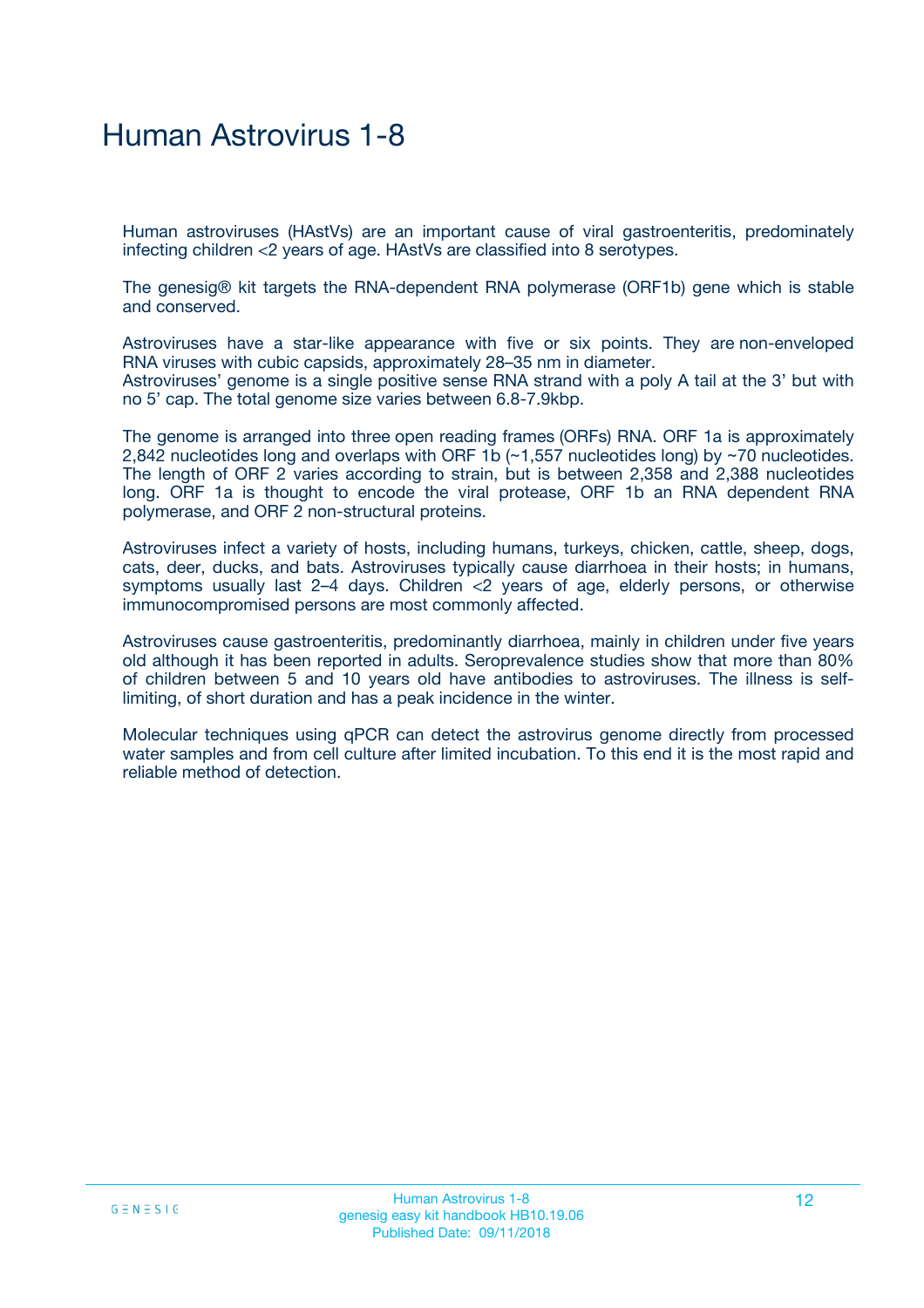## **Specificity**

The Primerdesign genesig Kit for Human Astrovirus 1-8 (HAstV1-8) genomes is designed for the in vitro quantification of HAstV1-8 genomes. The kit is designed to have a broad detection profile. Specifically, the primers represent 100% homology with over 95% of the NCBI database reference sequences available at the time of design.

The dynamics of genetic variation means that new sequence information may become available after the initial design. Primerdesign periodically reviews the detection profiles of our kits and when required releases new versions.

If you require further information, or have a specific question about the detection profile of this kit then please send an e.mail to enquiry@primerdesign.co.uk and our bioinformatics team will answer your question.